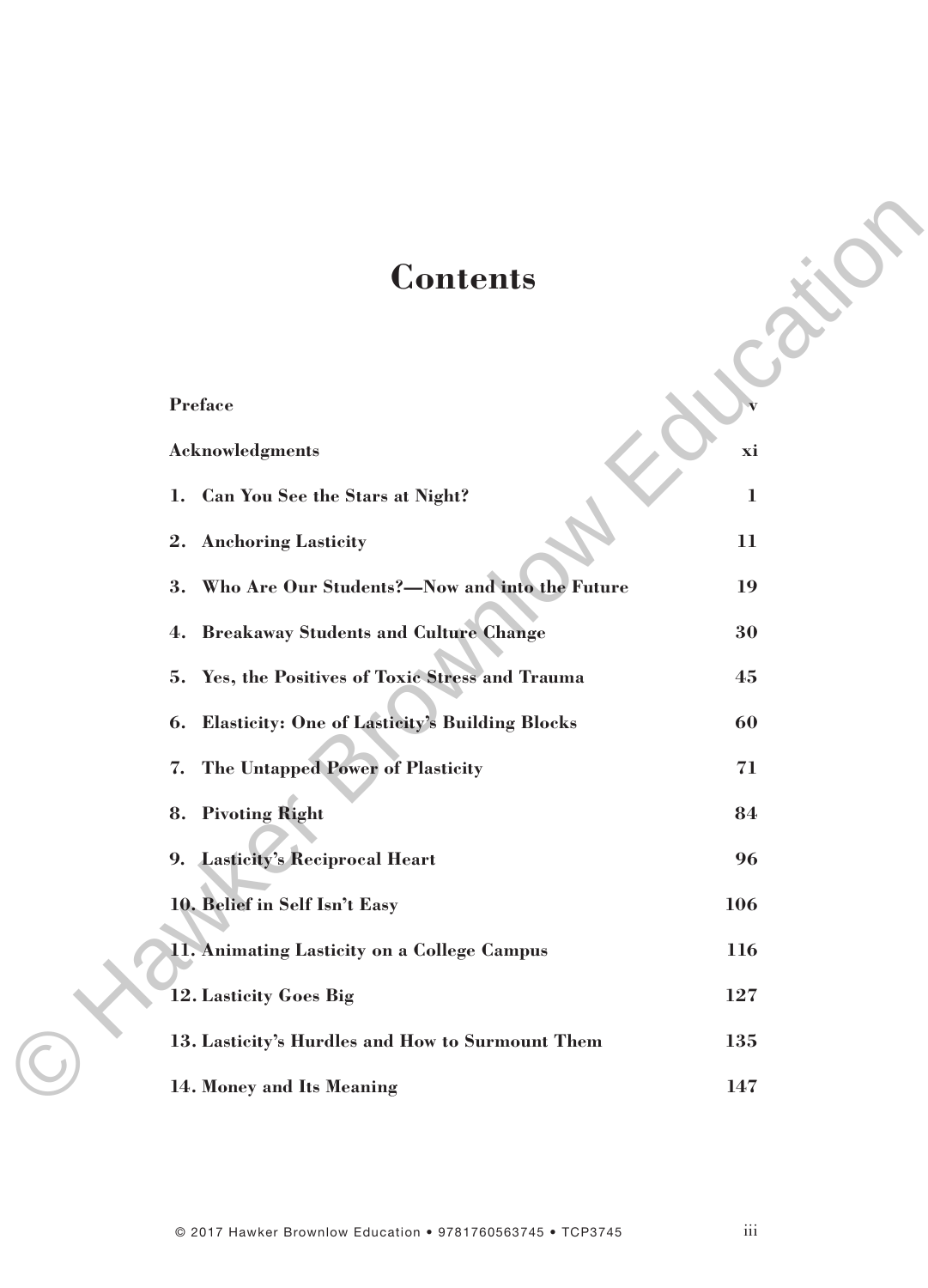iv Contents

| 15. Lasticity's Growing Urgency           | 156 |  |
|-------------------------------------------|-----|--|
| 16. Lasticity's Entrance into the Lexicon | 169 |  |
| 17. Promises Made and Kept                | 173 |  |
| $\boldsymbol{\mathrm{Notes}}$             | 179 |  |
| <b>Additional Relevant Readings</b>       | 205 |  |
| $\mathbf{Index}% =\mathbf{Mod}\mathbf{C}$ | 207 |  |
| About the Author                          | 224 |  |
|                                           |     |  |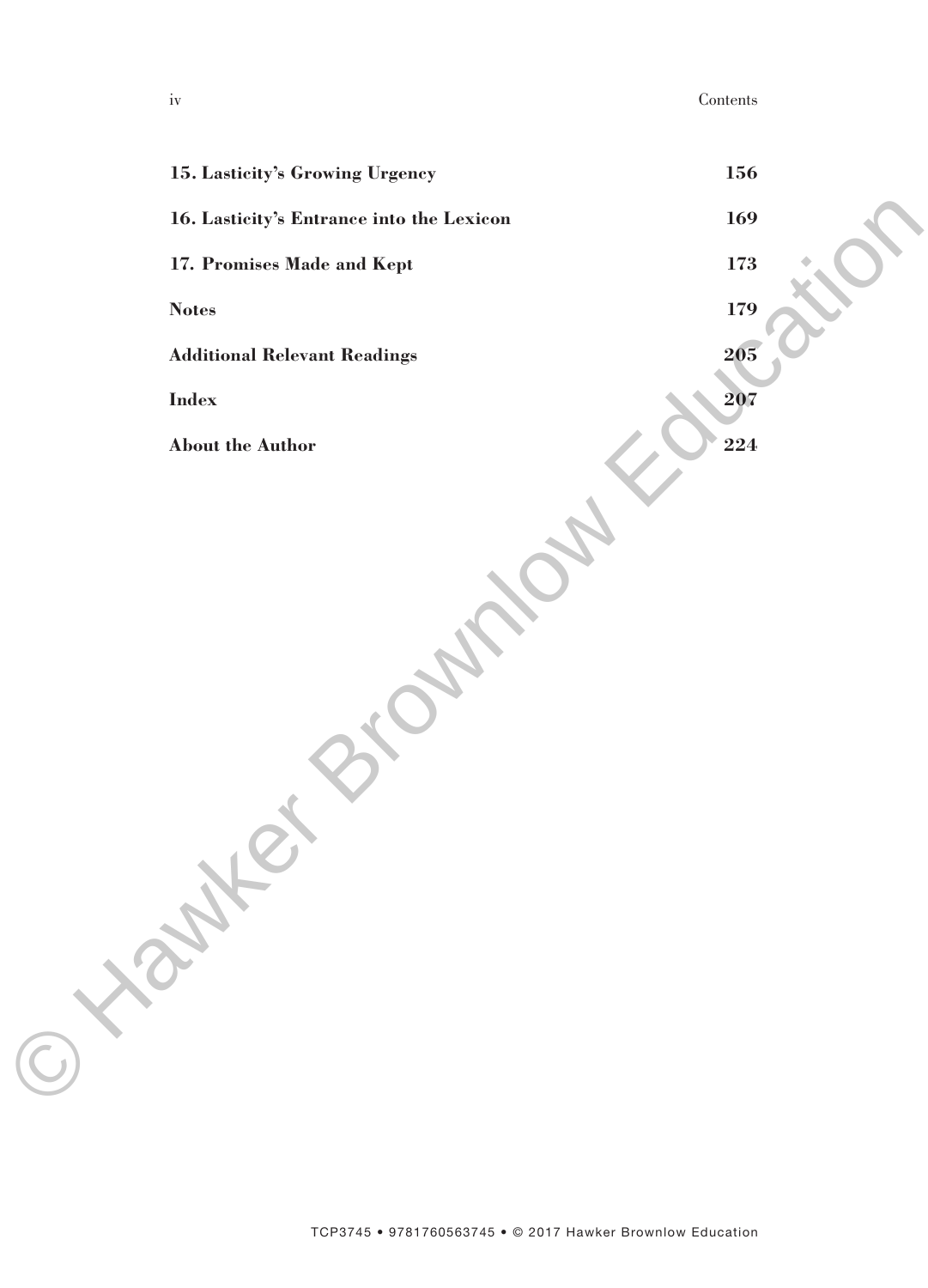## CHAPTER 1

## **Can You See the Stars at Night?**

It was not what I expected. The structure looked like a run-down apartment building but it could have passed for an old factory. There were bars on the lower-floor windows, some of which had broken glass. The building was situated on a street with row houses on both sides. There was no greenery—not a tree in sight. The edifice wasn't more than six floors high. It seemed oddly placed, in the middle of a block. No visible athletic facilities. No parking lot. No signage. No street number.

I was visiting a small public high school in Brooklyn, New York, a place where we wanted to identify high school seniors who could succeed at a private 4-year career-launching liberal arts college in Bennington, Vermont. That day I was meeting with five students, preselected by their principal as individuals whom she and her staff believed could succeed in higher education in a rural environment despite their low SAT scores and equally low grades. Actually, they had more than low scores and poor grades; they had the cumulative burden of a lifetime of adversity, and they were breaking away.<sup>1</sup>

My term for these students, who have accumulated negative experiences and curdled childhoods (the full impact of which are frequently better understood years later), is *breakaway students*. Rather than continuing to name such individuals *vulnerable students*, which I had for many years, I wanted a new term that reflects two ideas: These students have many strengths (often ignored and untapped and even undermined by educators) and are not weak; and the students are breaking away from the lives they have led and the people whom they love regardless of the quality of that attachment by taking steps toward their future, including through educational advancement. What makes one a breakaway student, then, is not necessarily "just" being the first in one's family to attend postsecondary education or living in poverty. It is a term that describes students who in their short lives have experienced toxic stress and abuse, as is more fully **Can You See the**<br> **Stars at Night?**<br> **Stars at Night?**<br> **Hawker Stars at Night?**<br>
It was not what I expected. The structure looked like a mosedwar apart-<br>
ment building bui it could have passed for an old factory. Hence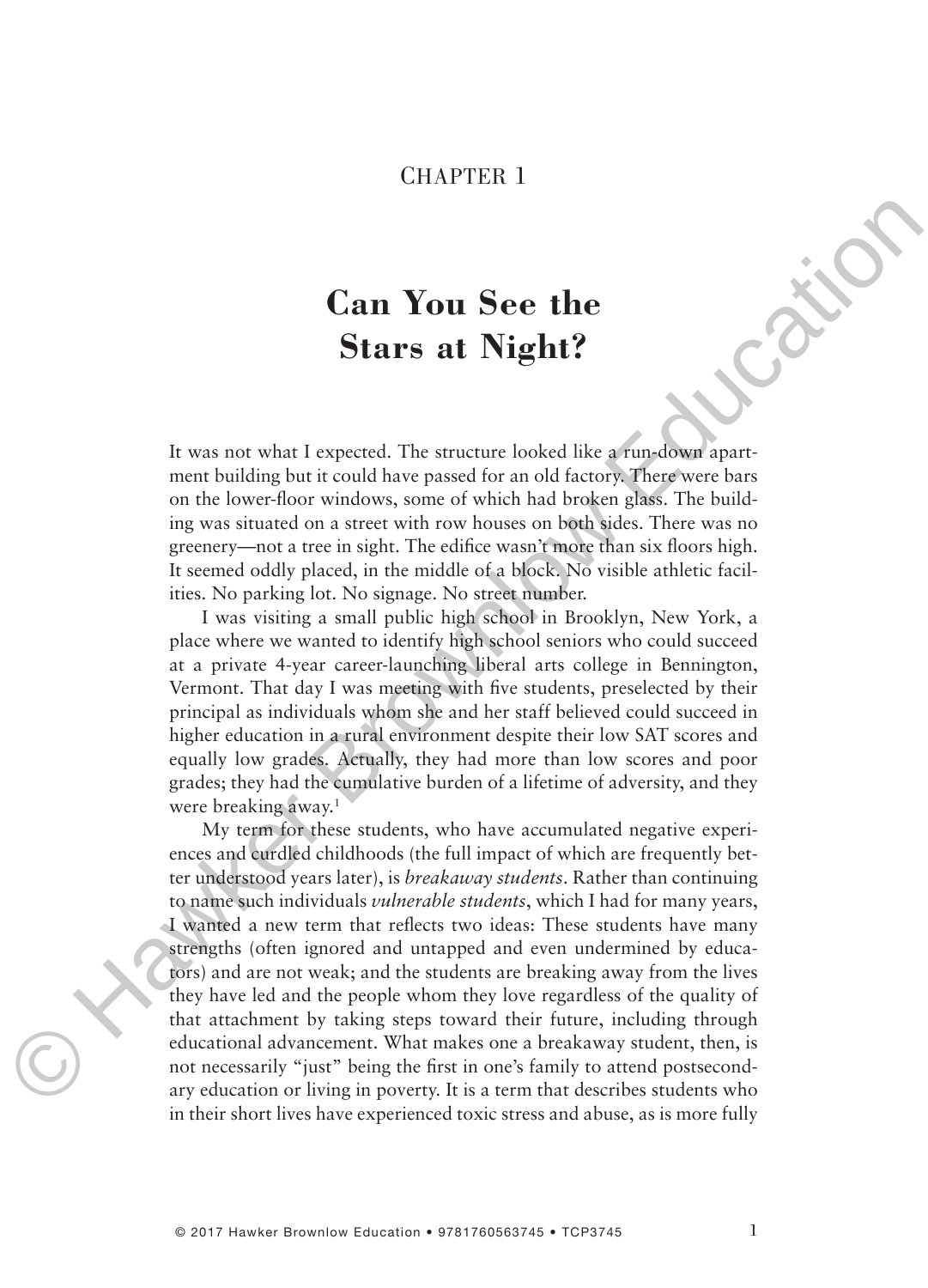explained later. Breakaway students are moving (actually often wrenching themselves) away from where they were to where they can be. Some succeed. Others do not.

At the time when I was visiting this high school, I was a relatively new college president, and I wanted to change radically the college admissions paradigm. My unusual (some might say intrusive) involvement in collegiate admissions grew out of my frustration and dissatisfaction with our 1st- to 2nd-year retention rate of 42%; the number bothered me every time I repeated it on campus to faculty, staff, and coaches and to trustees, donors, accreditors, and community members. We lost more students than we kept between Year 1 and Year 2. We even lost some accepted and deposited students before the academic year began. Obviously, if you cannot keep students in this early period, there is no reason to expect high graduation rates. As the national conversation boiled over about getting more breakaway students to graduate from college, it seemed that we were missing the mark. It makes little sense to focus on the end point—graduation and graduation rates—if you can't get the beginning right. realisation and the time when the solition of the solition of the solition of the solition of the solition of the solition of the solition of the solition of the solition of the solition of the solition of the solition of

Despite the fact that our retention rate was in line with retention figures at other open-access 2- and 4-year public institutions with many first-generation, Pell grant–eligible college students, we had to do better. How hard could it be to lift the retention rates of our students? How hard could it be to help these breakaway students succeed at a small college? Oh, how naive I was back then.

Here was the idea: Suppose we got the high schools to identify which of their low-income, Pell-eligible students they thought could succeed in higher education. Switch around the traditional admissions system and let high schools make the selection of who is admitted, since we do not seem to be doing such a good job distinguishing between those first-generation Pell-eligible minority students who could succeed and those who could not. Elite boarding schools had selected students for elite colleges decades ago with considerable success and little fuss; let's just flip it around, letting inner-city high schools and after-school programs select students for a non-elite college. Worth trying it as a pilot, I thought. Let's see if 10% of the college's student body can be selected by someone other than us and demonstrate improved success rates through this process.

At the Brooklyn school, I was greeted by an armed security guard, who asked where I was headed. I mentioned the name of the high school's principal. The guard shrugged and pointed me to an enclosed office area where the glass of both the interior and exterior windows was embedded with wire mesh. The space resembled a prison holding pen. "There?" I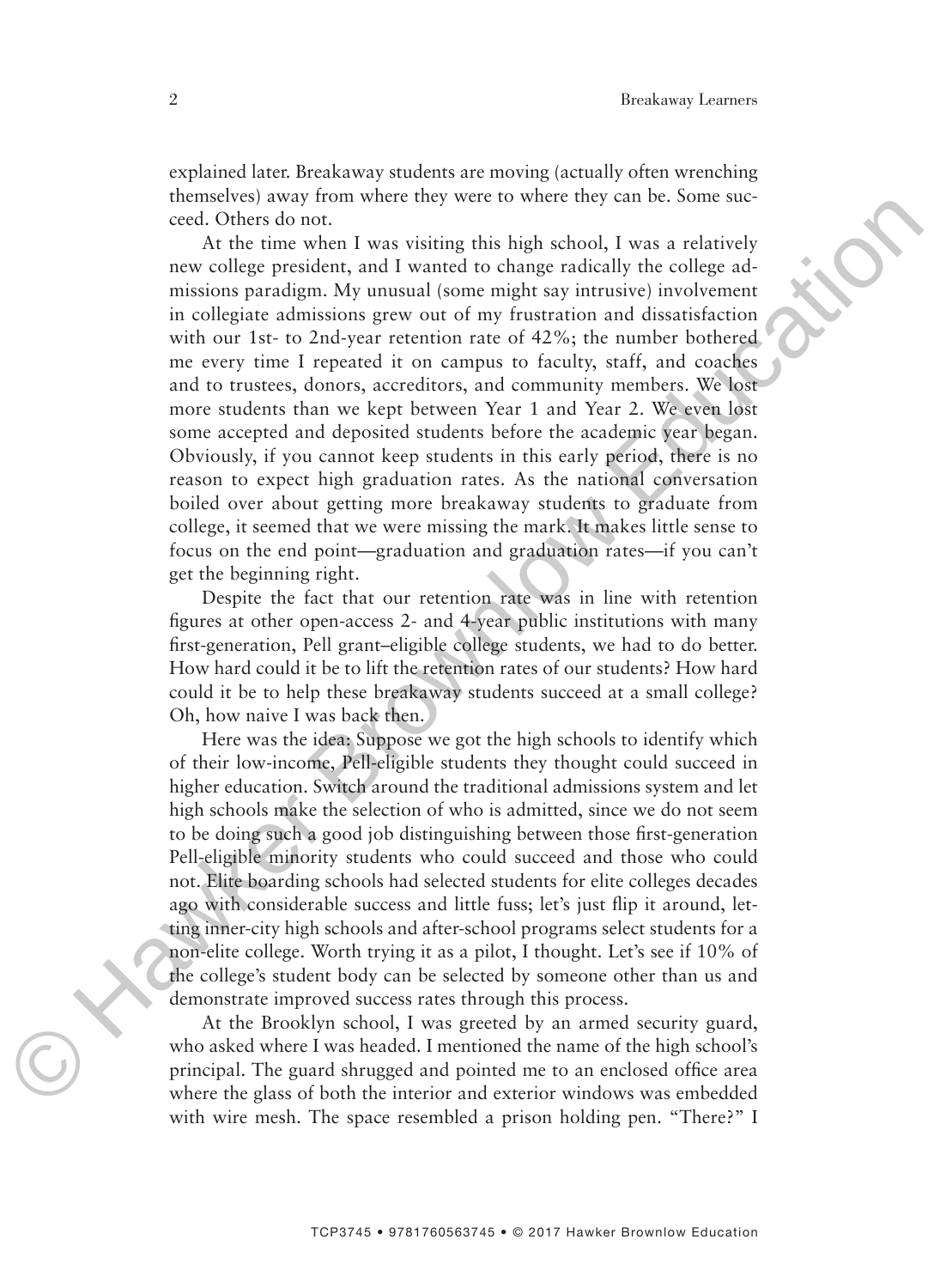pointed. Once within that wire-windowed cage, I introduced myself and said I was looking for the principal. I was quickly informed that there were several schools in the building and thus several principals, and I wanted the high school principal on the fifth floor. They called upstairs, got permission for me to proceed, and sent me on my way to the stairwell. "No elevators," they announced.

I started walking up five flights of wide concrete steps. I saw middle school–aged kids in uniforms, some running but others in tightly formed lines. On each landing, there was an armed security guard; some were pacing, and some were leaning against the wall. The cement walls were bare; one floor looked like another. What if you broke your leg or were disabled? How exactly would a student, older parent, grandparent, or teacher actually get to the fifth floor? There had to be accidents on the cement steps, especially if it was raining or snowing out. Or if there was pushing. The experience of the place was messaging. solve a wave proportional was questive and the proportion of the mate of the mate of the mate of the mate of the mate of the mate of the mate of the mate of the mate of the mate of the mate of the mate of the mate of the

When I reached the fifth floor, the security guard there let me into the high school wing. No one greeted me, so I meandered through the halls, lined with cubbies meant for kindergarteners, until I happened upon the principal's office. A group of five diverse female students and a female school counselor were waiting for me, eating their lunch around a long plastic rectangular table. I said hello and explained who I was. They explained that it was lunchtime and there was no cafeteria, so they brought their own bagged lunches. There were chips and water on the table for me. The image of bread and water in the desert popped into my head.

I looked around at the students, each remarkably different from the others. One wore a hijab. Another was covered in tattoos, one of which, visible at the top of her shirt, read "Daddy." (I later learned he was in prison.) Another had an Afro. Yet another was a Latina student. Yet another had short-cropped hair and sported piercings everywhere visible (and I am sure some were in less visible places too).

Following introductions, I shared with the students that they had been chosen by their principal as candidates for admission to the college I led. I expressed how honored I was to meet them and that I wanted to describe some things about the college to prepare them for their first visit to our campus. I explained that we wanted them to see the school, ideally with a family member or two; they could meet professors, eat in the dining hall with enrolled students, stay in the residential hall (parents/guardians in a local motel), and attend an athletic event. Then they could decide if we were the right place for them. I explained that the costs of this visit would be entirely absorbed by the college. All they had to do was keep an open mind on the 2-day trip to our campus in Vermont.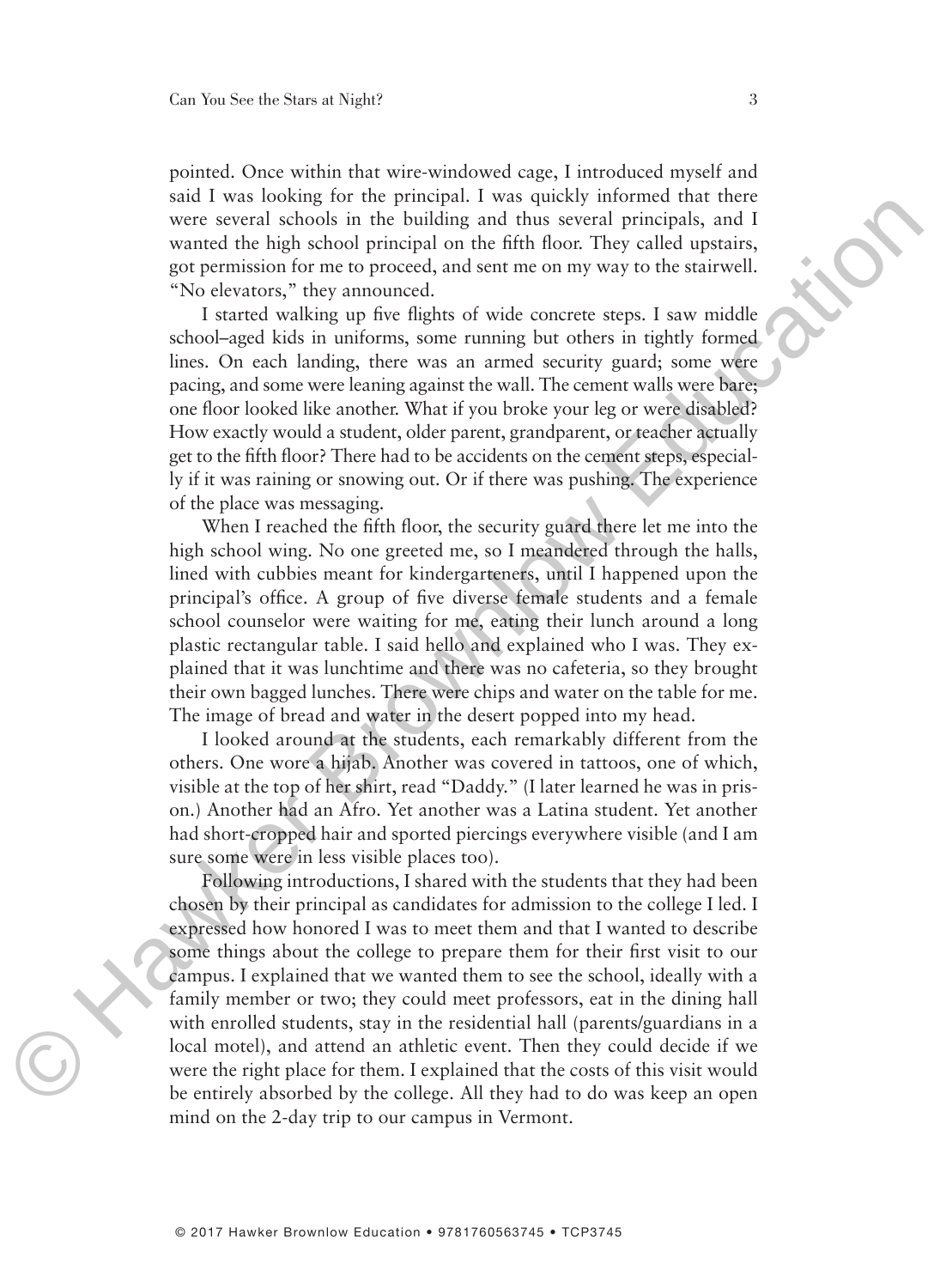After offering a few more details about the visit (the length of the bus ride to campus, the stay in the residential hall for students with already enrolled students, the individual motel for parents or guardians, the transportation to and from and around campus, the length of the various drives, the food options), I asked if there were any questions. I said, as I always do, that I would answer anything—as long as it was within the bounds of decency. Not even a chuckle. Nothing but silence. I waited. Nothing. No questions about the professors, the dorm rooms, the food, the academic support services, the required courses. I should have known that they would have few expectations; they had no sense that they even had a right to expectations. So I myself started asking a few questions: "How many of you have traveled?" A few hands went up. "Where have you gone?" "To New York City," a few replied. (Remember they lived in Brooklyn.) Another answered, "The Bronx." I should have known better; how presumptuous to assume folks had the time and money to travel. Work, illness, and living paycheck to paycheck were serious impediments to trips to close and faraway places, let alone different parts of one's homeland (safety concerns aside). on one to cannot any one to some and a model and any the system and one determinispedication of a function of finding the system and a model divergent divergent divergent divergent divergent divergent divergent divergent

One student focused on her cellphone, tuning me out. "What interests do you have outside of school?" I asked. "Music." "Hanging with friends." "Music." We weren't getting very far. Clearly, I was not someone with whom they were comfortable. I mentioned that I looked forward to welcoming them to my home the first evening they arrived—signaling breaking bread together as a positive. They didn't seem to react as if this was such a favorable event to which to look forward. I got "the rich White lady welcoming us to her home" look, with smiles only because they knew that smile was what they were supposed to do. They understood "passing" and could do so if required, but I was hardly making them feel comfortable.

To be sure, these students had no clue that my childhood was not vastly different from theirs in many respects, despite my being White and coming from educated parents with money. They didn't know I had experienced toxic stress and abuse. They didn't know I was a "breakaway" kid too. Surely I did not look on the outside like someone to whom they could relate.

So I switched topics and asked what they thought would be the differences between their current school and a college outside the city. Answers: "My little sister won't be there to annoy me." "There will be bugs and snakes." "It won't be safe to walk around campus after dark, because there are no lights in the woods and bears will come out." "There aren't any places to eat on the street corners." "There will be nothing to do at